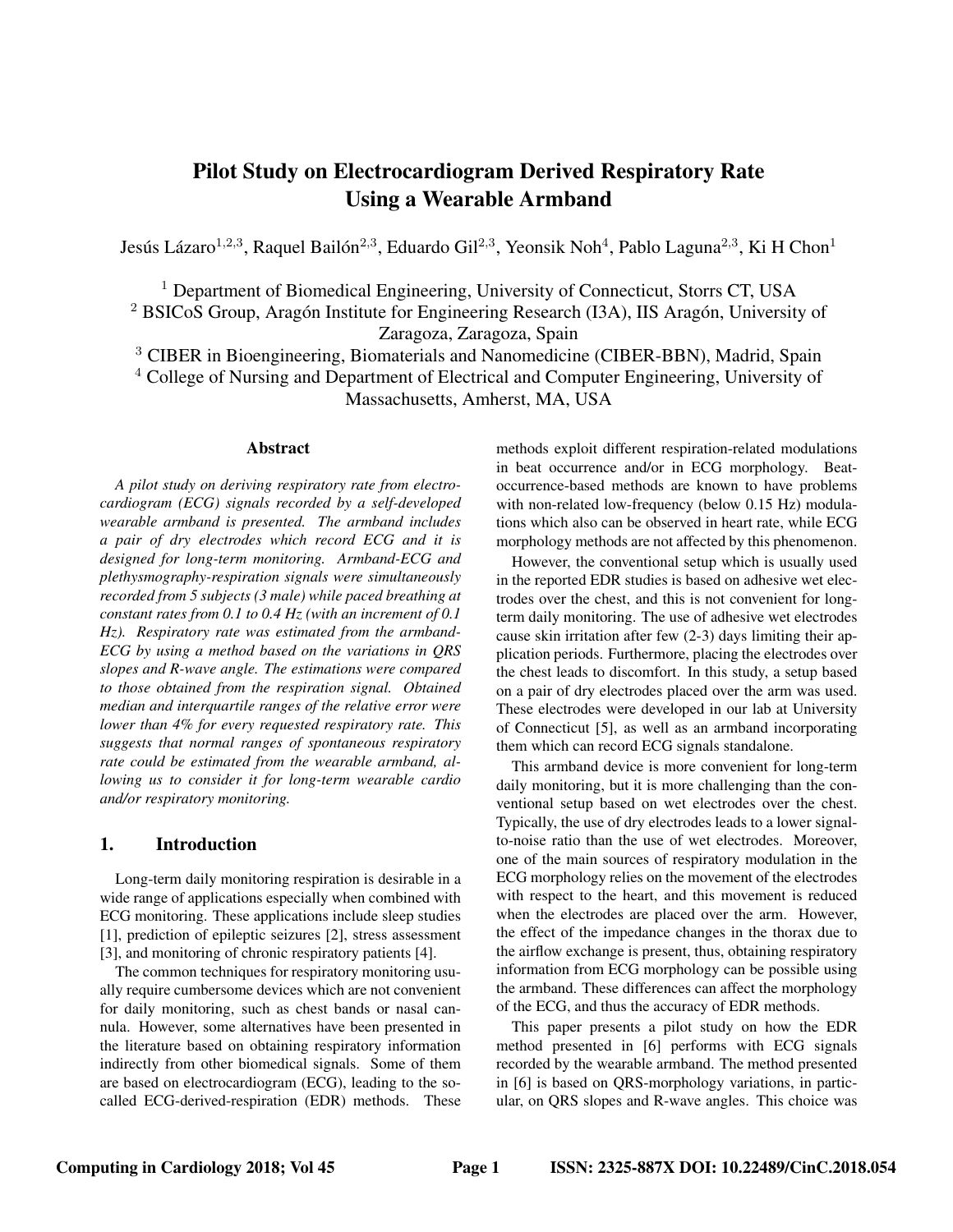based on that it can be applied with single-lead ECG signals, and on that it is the best suited for stress test (which remains a highly noisy and non-stationary environment) to the best of our knowledge.

# **2. Methods**

### **2.1. Data and signal preprocessing**

ECG and respiration signals were simultaneously recorded from 5 subjects (3 male) during a paced breathing experiment. Subjects were requested to breath at specific fixed rates by using a visual guidance. Requested rates were 0.1, 0.2, 0.3, and 0.4 Hz, covering the range of normal spontaneous breathing rate. Each rate was requested for 2 minutes. Respiration was recorded by using Respibands (Ambulatory Monitoring, Inc., Ardsley NY, USA) which are based on plethysmography. Its digitalization was performed by using a 16-bit A/D converter (PowerLab/4SP, ADInstruments, Inc., Dunedin, New Zealand) at a sampling rate of 100 Hz. ECG was recorded by using the wearable armband developed in our lab at University of Connecticut, at a sampling rate of 1000 Hz. The armband is worn on the left arm as shows Figure 1a.

The ECG preprocessing was similar to that used in [6]. First, a low-pass filter with a cutoff frequency of 35 Hz was applied. Then, QRS complexes were detected and delineated by the wavelet-based technique described in [7], which offers  $n_{Q_i}$ ,  $n_{R_i}$ , and  $n_{S_i}$  denoting Q, R, and S wave peaks in this paper. In case no Q wave peak was detected for the *i*-th, QRS onset was used as  $n_{Q_i}$ . Similarly, QRS offset was used as  $n_{s_i}$  if no S wave peak is detected for the i-th beat. Sinus beats were determined by the method presented in [8], and baseline wander was removed by cubic spline interpolation.

# **2.2. ECG derived respiration signals**

Three features were computed from each QRS complex: upwards to the R-wave slope  $(\mathcal{I}_{\text{US}_i})$ , downwards from the R-wave slope  $(\mathcal{I}_{\text{DS}_i})$ , and R-wave angle  $(\phi_i)$ .

In order to measure  $\mathcal{I}_{\text{US}_i}$ , the location of the maximum absolute value of the first derivative of the ECG signal between  $n_{\mathbf{Q}_i}$  and  $n_{\mathbf{R}_i}$  was detected. Then, a straight line was fitted to the ECG signal within a window of 8 ms centered at the location of this maximum. The value of  $\mathcal{I}_{\text{US}_i}$  was set as the slope of this straight line.  $\mathcal{I}_{\text{DS}_i}$  was measured using a similar procedure, this time using the ECG signal between  $n_{\text{R}_i}$  and  $n_{\text{S}_i}$ . Subsequently,  $\phi_i$  was measured as the smallest angle formed by the lines fitted for measuring  $\mathcal{I}_{\text{US}_i}$  and  $\mathcal{I}_{\text{DS}_i}$ . Figure 1b illustrates a descriptive example of how  $\mathcal{I}_{\text{US}_i}, \mathcal{I}_{\text{DS}_i}$ , and  $\phi_i$  are obtained.

These three parameter series are measured beat-to-beat, so they are not evenly sampled. For each one of them,



Figure 1: Armband location (a), and relevant points in the QRS slopes and R-wave angle measurement algorithm (b).

a median-absolute-deviation-based outlier-rejection rule was applied, and a 4-Hz evenly sampled version was obtained by cubic spline interpolation. The resultant parameter series from  $\mathcal{I}_{\text{\tiny US}_i}, \mathcal{I}_{\text{\tiny DS}_i}$ , and  $\phi_i$  are denoted  $d_{\text{\tiny US}}(n), d_{\text{\tiny DS}}(n)$ , and  $d_{R}(n)$ , respectively, and they are used as EDR signals in this work. An example of these EDR signals is shown in Figure 2. Further details are given in [6].

#### **2.3. Respiratory rate measurement**

Respiratory rate was estimated by using the algorithm presented in [6]. It allows to estimate respiratory rate from only one EDR signal, or from combination of several EDR signals to yield a more robust estimation. The algorithm can be divided into 2 stages: the power spectrum density (PSD) estimation, and the "peak-conditioned" average.

The PSD estimation was performed from segments of 42 s, by using the Welch periodogram with subsegments of 12 s and an overlap of 50%. The PSD estimated from the  $j^{th}$  EDR signal and the  $k^{th}$  segment of 42 s is denoted  $S_{j,k}(f)$  in this paper. A  $S_{j,k}(f)$  is estimated each 5 s.

The "peak-conditioned" average consists of a moving average of only those  $S_{j,k}(f)$  which have a "peaky" shape. At each  $k$  instant, up to 5 spectra per used EDR signal can be averaged. In order to determine whether  $S_{i,k}(f)$  has a peaky shape or not, a respiration peak was chosen based on both amplitude and proximity to a respiratory rate reference  $f_R(k-1)$  obtained from previous  $(k-1)$  segments. Then, the peakness of  $S_{j,k}(f)$  is computed as the percentage of power around the respiratory peak with respect to the total power in a wider band around  $f_R(k-1)$  where respiration is expected to be.

Subsequently, the "peak-conditioned" average  $\bar{S}_k(f)$  is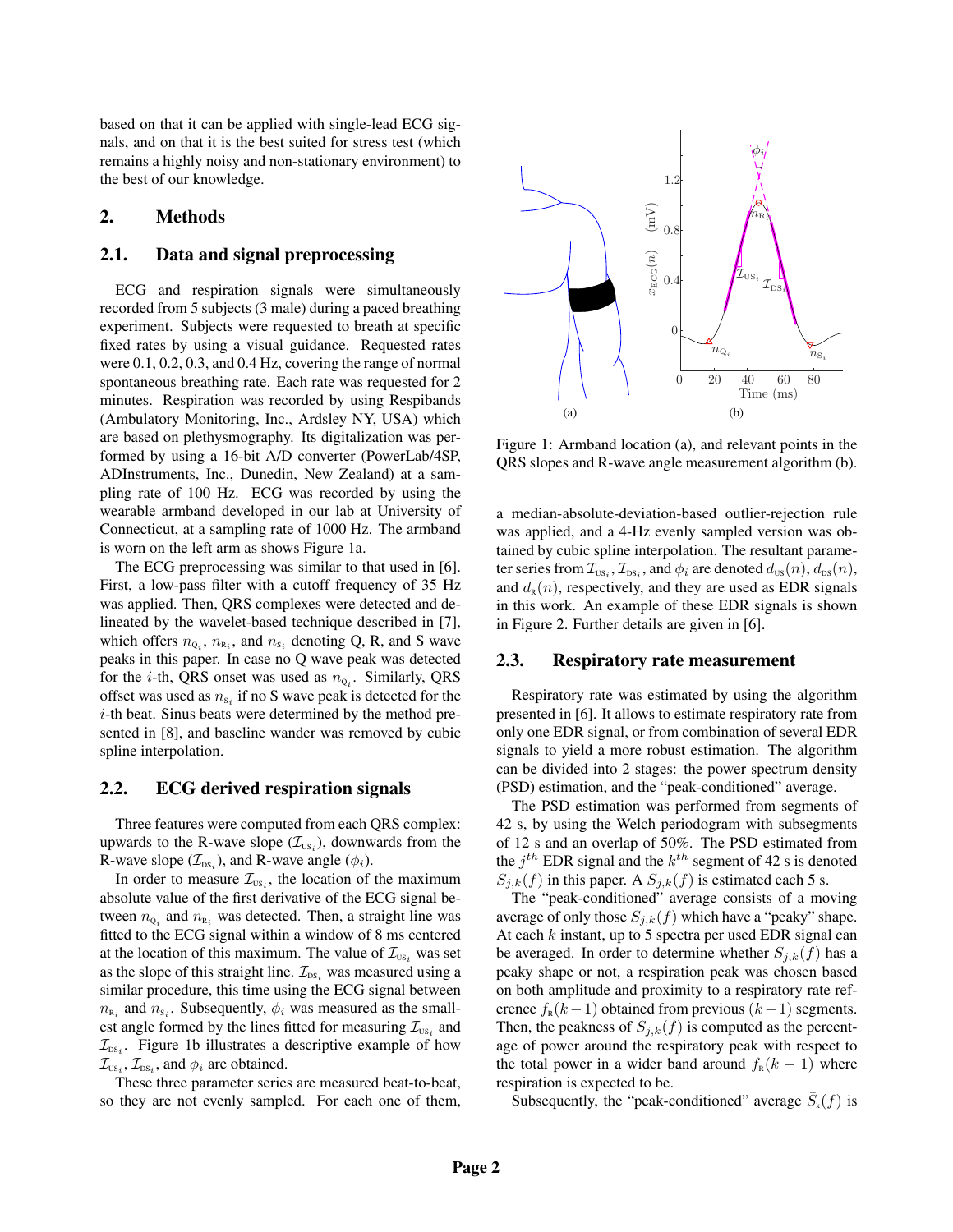

Figure 2: Example of recorded signals from a subject breathing at 0.3 Hz, and the corresponding obtained series: ECG signal recorded by the wearable armband (a); Upwards to the R wave slope series (b); Downwards from the R wave slope series (c); R-wave angle series (d); and respiration recorded by Respibands (e). Red asterisks show the bet-to-beat measures of  $\mathcal{I}_{\text{US}_i}$ ,  $\mathcal{I}_{\text{DS}_i}$ , and  $\phi_i$ .

obtained by averaging only those  $S_{j,k}(f)$  whose peakness fulfil 2 threshold-based criteria. The first is a fixed threshold (only peaked spectra take part in the average), and the second is a time-varying threshold which depends on the maximum peakness reached by all spectra of each time instant (only the most peaked spectra at each time instant take part in the average). The respiratory rate  $f(k)$  is estimated as the location of a peak in  $\bar{S}_k(f)$  whose choice is based on its amplitude and its proximity to  $f_R(k-1)$ . No respiratory rate estimation is performed in those instants when no spectrum fulfils the peakness criteria. Further details are given in [6].

Respiratory rate was estimated from each one of the 3 EDR signals and from the combination of all the 3. Furthermore, respiratory rate was estimated by using the same algorithm from  $r(n)$  and used as ground truth for evaluating the performance of the EDR methods.

# **2.4. Performance measurements**

In order to evaluate the performance of the proposed method, the relative error of the obtained estimates with respect to those obtained from  $r(n)$  was computed. Subsequently, the median and the interquartile range (IQR) of this relative error was computed for each examined respiratory rate. In addition, the percentage of estimates that obtained a relative error lower or equal to 3% ( $R_{e \leq 3}$ ) was also computed.

# **3. Results**

Respiratory rate was estimated 100% of the time in every case. Table 1 shows median, IQR, and  $R_{e_R \lt 3}$  of the relative error of the estimated respiratory rate, using the respiratory rate estimated from  $r(n)$  as the gold standard.

Table 1: Obtained median (Med), IQR, and  $R_{e_R \leq 3}$  of relative error for each requested respiratory rate. Comb refers to the combination of the 3 studied EDR parameters.

|                                       | Rate           | $0.1$ Hz | $0.2$ Hz | $0.3$ Hz | $\overline{0.4}$ Hz |
|---------------------------------------|----------------|----------|----------|----------|---------------------|
| $\mathcal{I}_{\textnormal{\tiny US}}$ | Med $(\% )$    | 0.90     | $-0.11$  | $-0.21$  | 0.02                |
|                                       | IQR $(\%)$     | 3.62     | 0.69     | 0.82     | 3.42                |
|                                       | $R_{e<3} (\%)$ | 59.68    | 100      | 93.75    | 67.69               |
| $\mathcal{I}_{\text{DS}}$             | Med $(\% )$    | 0.47     | $-0.24$  | $-0.10$  | $-0.09$             |
|                                       | IQR $(\%)$     | 3.56     | 0.54     | 0.34     | 1.60                |
|                                       | $R_{e<3}$ (%)  | 67.64    | 100      | 100      | 78.46               |
| φ                                     | Med $(\% )$    | 0.67     | $-0.28$  | 0.18     | $-0.11$             |
|                                       | IQR $(\%)$     | 3.32     | 0.54     | 1.10     | 1.51                |
|                                       | $R_{e<3} (\%)$ | 69.35    | 100      | 100      | 81.54               |
| Comb                                  | Med $(\% )$    | 0.85     | $-0.19$  | $-0.07$  | $-0.18$             |
|                                       | IQR $(\%)$     | 2.31     | 0.69     | 0.35     | 1.80                |
|                                       | $R_{e,3}$ (%)  | 75.81    | 100      | 100      | 81.54               |

#### **4. Discussion**

A pilot study on respiratory information obtained from ECG signals recorded by a wearable armband for longterm monitoring has been presented. The algorithmic method was previously published and evaluated with 12 standard-leads ECG in [6]. However, to the best of our knowledge, this is the first time that it is used with ECG recordings from a wearable device.

The wearable device is an armband developed in our lab at University of Connecticut and it includes a pair of dry electrodes which can record ECG signals from the arm. The dry electrodes and the locations of the electrodes in the arm is neither the optimal option for obtaining the best ECG signals nor for exploiting the influence of respiration over the ECG. However, it is more viable option than the conventional setup based on wet electrodes over the chest. The use of dry electrodes allows the long-term monitoring because they do not cause skin irritation while the conventional wet electrodes do, and placing the electrodes over the arm is more convenient and practical. Nevertheless, this represents a more challenging scenario than using wet